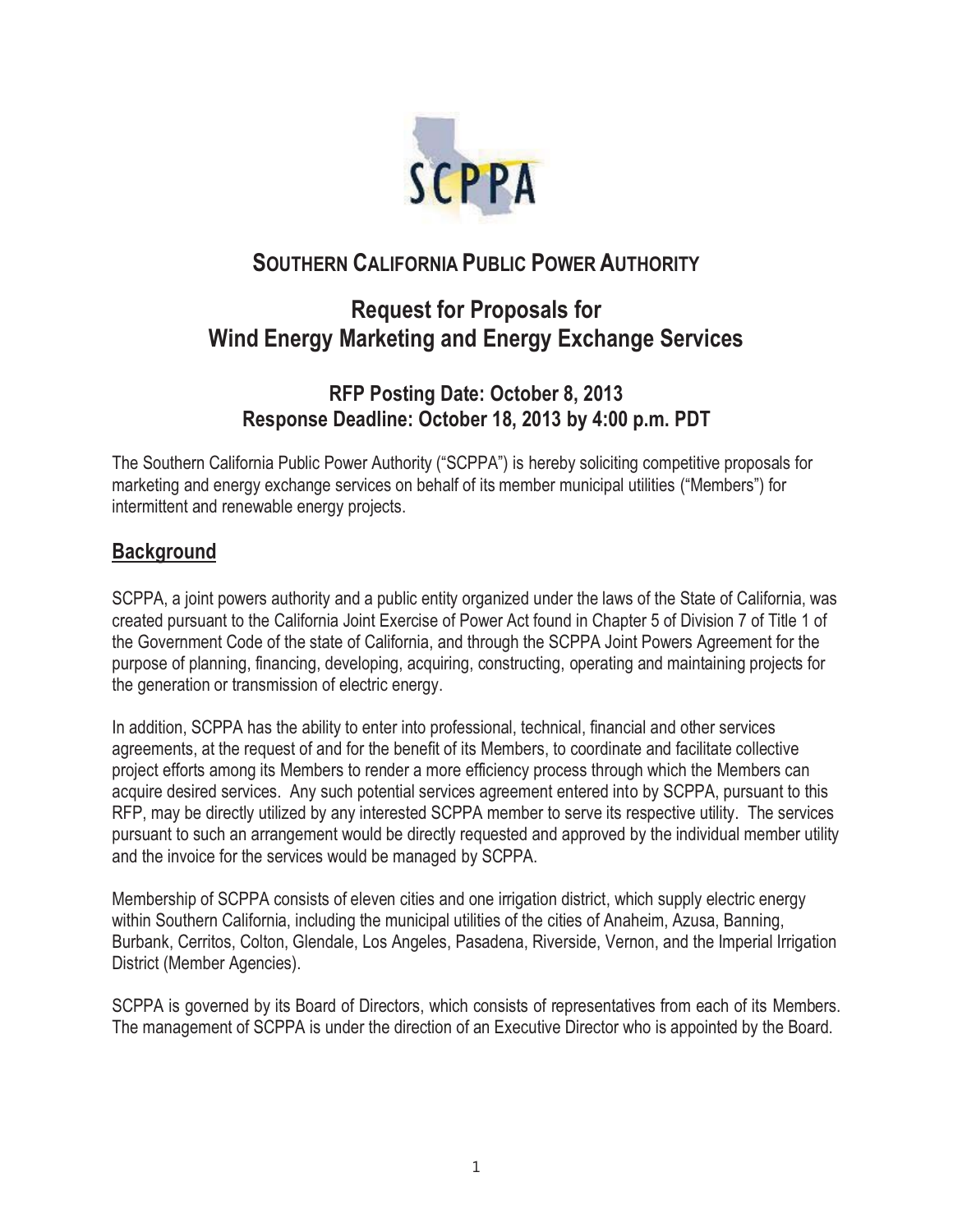# **Scope of Services**

1. The respondents should propose services designed to meet the following objectives beginning in 2014, and as soon as January 1, 2014:

#### **Energy Exchange Services (Energy Delivery Option)**

- Receive wind energy at an agreed Point of Integration (POI): Northwest Market Hub or Boardman
- Schedule energy delivery and issue all applicable E-Tags
- Deliver fixed blocks of energy at an agreed SCPPA Point of Delivery (POD)
- Reconcile energy and (re-)bundle with applicable Renewable Energy Credits (RECs, supplied by SCPPA) to be as concurrent as possible and comply with applicable regulations and reporting requirements; SCPPA/Member retains all REC's produced
- Manage all required transmission rights, integration charges and associated tariffs

#### **Wind Energy Marketing Services (Energy Non-delivery Option)**

- Receive wind energy at the project bus (point of interconnection to the BPA or Klickitat PUD transmission system)
- Market wind energy in the Pacific Northwest; SCPPA/Member retains all REC's
- Market wind energy and pay SCPPA resulting revenues using the ICE Day Ahead Mid-C Index; another Index may be offered but is not preferred
- Specify which risks and costs (including Balancing Area charges) are assumed by the service provider and which risks and costs are assumed by SCPPA/Member (including but not limited to persistent deviation, DSO216, Failure to Comply, Generation Imbalance)
- Receive redirectable BPA Point-to Point Transmission rights for the amount of the project
- Specify forecasting, scheduling, and tagging responsibilities
- Provide audit rights
- 2. Proposals will be for the projects as outlined in Table 1.

#### **Table 1: Renewable Projects for which Marketing, and/or Energy Exchange Service is Requested**

| Project      | Maximum<br>Term (yrs) | Maximum<br>Capacity<br>(MW) | Expected<br>Average<br>Capacity<br>Factor<br>(MW) | Expected<br>Average<br>Capacity<br>(MW) | Expected<br>Average<br>Energy<br>(GWh/yr) | Point of<br>Integration<br>(POI) | <b>BPA Point of</b><br>Delivery | Assignable<br>and<br>Redirectable<br><b>PTP</b><br>Transmission<br>Rights from<br>POI to POD |
|--------------|-----------------------|-----------------------------|---------------------------------------------------|-----------------------------------------|-------------------------------------------|----------------------------------|---------------------------------|----------------------------------------------------------------------------------------------|
|              |                       |                             |                                                   |                                         |                                           | Jones Canyon                     | <b>NW Market</b>                |                                                                                              |
| $\mathbf{1}$ | 18                    | 99                          | 32%                                               | 31.7                                    | 277.631                                   | (BPA)                            | Hub                             | yes                                                                                          |
|              | $20 + 4$ year         |                             |                                                   |                                         |                                           | <b>Rock Creek</b>                | <b>NW Market</b>                |                                                                                              |
| 2            | extension             | 262                         | 30%                                               | 78.6                                    | 689.094                                   | (KPUD)                           | Hub                             | yes                                                                                          |
|              |                       |                             |                                                   |                                         |                                           | Harvalum                         | <b>NW Market</b>                |                                                                                              |
| 3            |                       | 50                          | 33%                                               | 18.05                                   | 146.493                                   | (BPA)                            | Hub                             | yes                                                                                          |
|              |                       |                             |                                                   |                                         |                                           | Boardman                         | Boardman                        |                                                                                              |
| 4            | 15                    | 72                          | 31.30%                                            | 22.5                                    | 197.3                                     | (BPA)                            | (BPA)                           | no                                                                                           |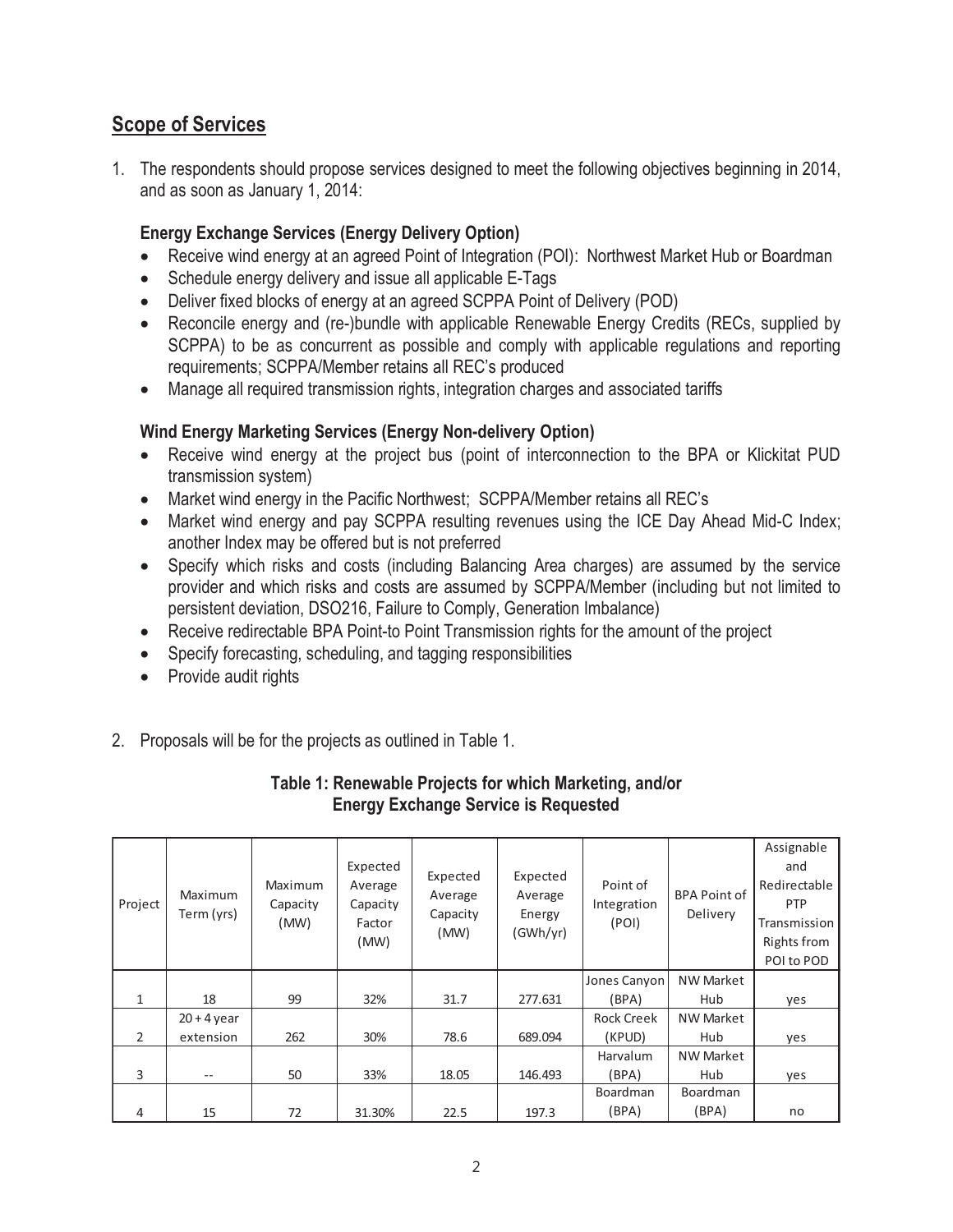- 3. For Energy Exchange Services: The respondent will transmit all of the power in Table 1 above from BPA Point of Delivery to the SCPPA POD at Northern Oregon Border (NOB).
- 4. A) For Energy Exchange Services: For the projects 1, 2, and 3 in Table 1, SCPPA has transmission rights from the POI to the NW Market Hub up to the project maximum capacity that would be assigned to the respondent to conduct the requested transmission services.

 B) For Wind Energy Marketing Services: For the projects 1, 2, and 3 in Table 1, SCPPA has transmission rights from the POI to the NW Market Hub which may be negotiated for.

- 5. SCPPA may propose Projects with different POIs in addition to those in Table 1.
- 6. For Energy Exchange Services: SCPPA will consider alternative PODs for a small portion of the energy. (Possible other PODs where SCPPA Members have transmission rights include Mead, COB, Marketplace and other proposed locations.)
- 7. Pricing shall be offered as a cost per megawatt-hour of energy (\$/MWh) delivered at the SCPPA POD for Energy Exchange Services. For Wind Energy Marketing Services, payments shall be offered as a net price per megawatt-hour of energy (\$/MWh).
- 8. The anticipated average monthly production at POI for each project in Table 1 is shown in Table 2.

| Project  | <b>Estimated Average Monthly Production in GWh</b> |        |         |        |         |         |         |         |         |         |        |        |              |
|----------|----------------------------------------------------|--------|---------|--------|---------|---------|---------|---------|---------|---------|--------|--------|--------------|
|          | Jan                                                | Feb    | Mar     | Apr    | May     | Jun     | Jul     | Aug     | Sep     | Oct     | Nov    | Dec    | <b>Total</b> |
| <b>.</b> | 11.98                                              | 13.991 | 27.834  | 21.018 | 30.05   | 33.541  | 32.982  | 29.858  | 24.082  | 20.901  | 17.73  | 13.666 | 277.631      |
| ∠        | 48.254                                             | 41.984 | 61.074  | 61.216 | 69.822  | 73.999  | 71.74   | 63.885  | 50.763  | 53.666  | 46.497 | 46.194 | 689.094      |
| 3        | 9.682                                              | 8.293  | 12.054  | 13.049 | 16.36   | 15.233  | 16.107  | 13.616  | 11.154  | 11.566  | 10.366 | 9.013  | 146.493      |
| 4        | 8.899                                              | 10.182 | 20.383  | 17.857 | 19.91   | 22.258  | 22.633  | 20.916  | 17.759  | 16.378  | 11.287 | 8.84   | 197.3        |
| Total    | 78.815                                             | 74.45  | 121.345 | 113.14 | 136.142 | 145.031 | 143.462 | 128.275 | 103.758 | 102.511 | 85.88  | 77.713 | 1310.518     |

#### **Table 2: Estimated Average Monthly Production in GWh**

#### 9. Assumptions:

- **•** SCPPA will provide hourly historical data to the service provider.
- SCPPA will provide day ahead and hour ahead estimates of the expected Project energy, according to the WECC protocol, including access to the hourly facility wind forecaster/scheduler. The final forecast for scheduling will be provided by SCPPA 30 minutes before the hour.
- Delivery shall take place under WSPP Schedule C, Firm subject to Liquidated Damages, delivered in fixed blocks (shapes to be negotiated).
- "On-Peak" shall be defined as HE0700 through HE 2200 PPT (16 hrs/day) Monday through Saturday, except for NERC Holidays.
- All Environmental Attributes associated with the Projects shall be retained by SCPPA.
- Contractor shall work with SCPPA to assure compliance with existing and potential future changes to applicable Commission and Regulatory agency guidelines and standards throughout the Term of the agreement.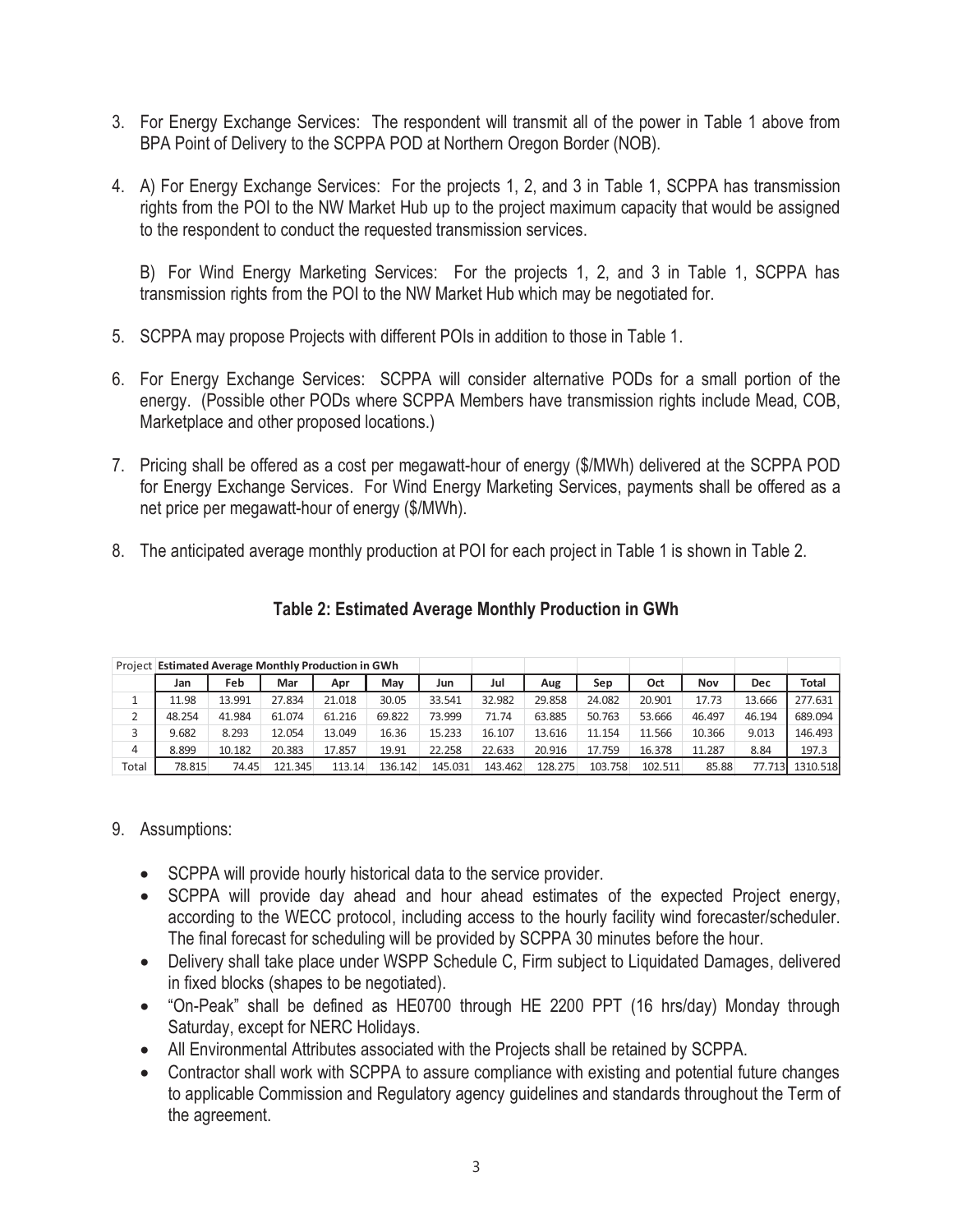- NW Market Hub is defined as the composite point of delivery including Columbia, Midway, Sickler, Valhalla, and/or Vantage substations pursuant to the BPA Open Access Transmission Tariff and the PTP-06 rate schedule (or successor).
- Table 1 reflects the expected average energy per year based on a capacity factor for the wind farm. Table 2 is the estimated average monthly production of the wind farm based on the wind trend in the area. Both of these numbers are estimates, and the actual production of the wind farm may fall within both numbers. For Energy Exchange services, a True Up period at the end of the year will reconcile all of the actual energy, annually.

### **Proposal Submission Required Elements**

**1. Transmittal Letter:** A brief statement of the Respondent's understanding of the work to be done and commitment to perform the work as scheduled including a summary of exceptions taken to the request for proposal requirements, statement of work, specifications, and reference to any proposed contractual terms and conditions required by the proposer. An officer authorized to bind must sign the proposal on behalf of the proposer and must include the following declarations on the Transmittal Letter:

> "This proposal is genuine, and not sham or collusive, nor made in the interest or in behalf of any person not herein named; the proposer has not directly or indirectly induced or solicited any other proposer to put in a sham bid, or any other person, firm or corporation to refrain from submitting a proposal; and the proposer has not in any manner sought by collusion to secure for themselves an advantage over any other proposer."

- **2. Applicant Information:** Provide legal name of the Company, Physical Street Address, e-mail address, Telephone, Name and Title of individuals authorized to represent the Respondent.
- **3. Term:** One to three years, with automatic renewal, including a termination provision for SCPPA.
- **4. Proposal:** Provide a description of the proposed project, how it meets each of the objectives of this request for proposals, a detailed description addressing all of the Scope of Services, as well as any tasks, task elements and/or functions that are not part of the proposal.
- **5. Energy Exchange Service Options: If providing Energy Exchange service,** provide option pricing, at minimum, for the following delivery scenarios: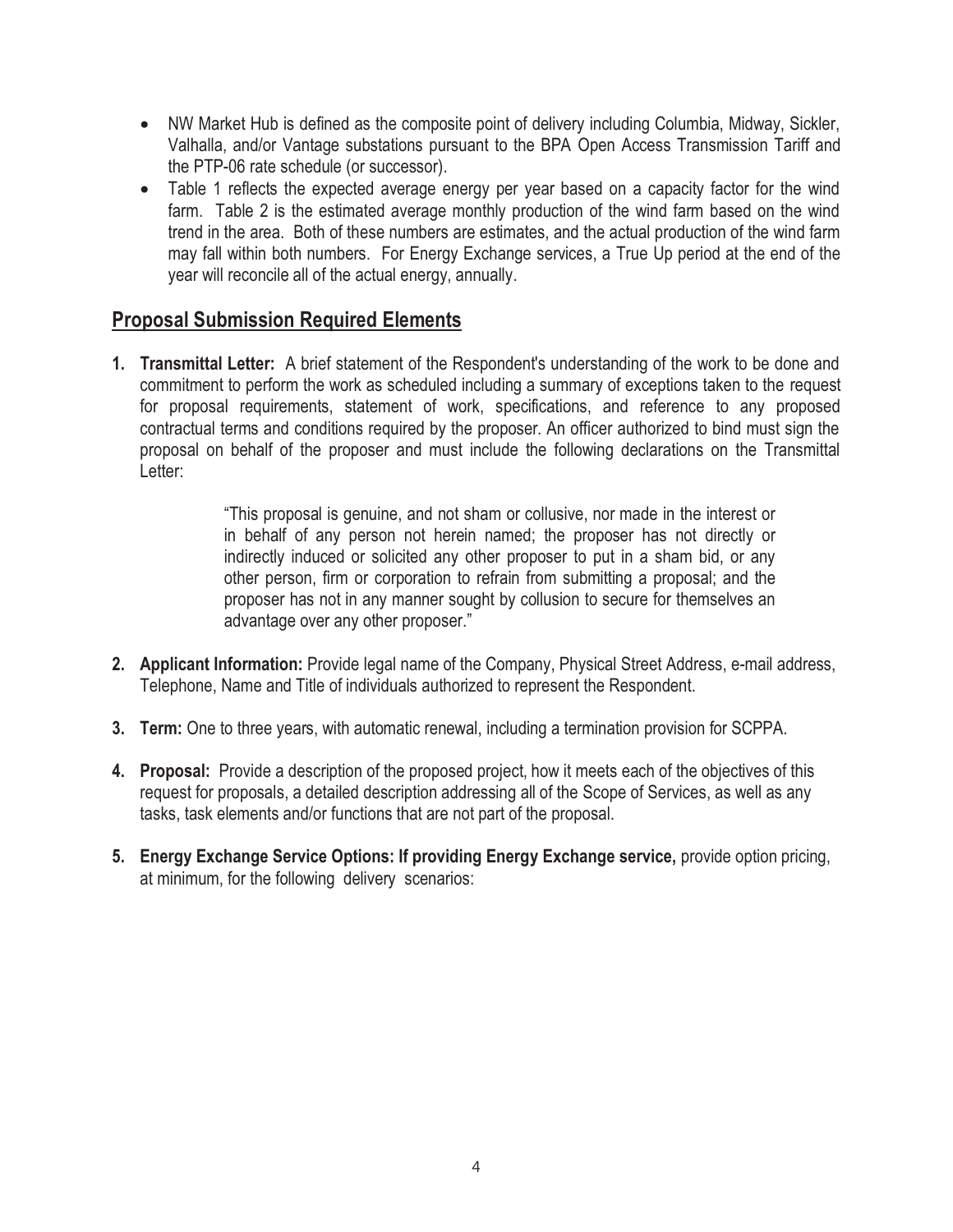| Project      | Option #       | <b>Delivery</b> | <b>MW</b> | <b>Period</b> |  |
|--------------|----------------|-----------------|-----------|---------------|--|
|              | 1              | flat, 24/7      | 32        | 12 months     |  |
|              |                | flat, 24/7      | 33        | Mar-Oct       |  |
|              | $\overline{2}$ | flat, 24/7      | 5         | Mar-Oct       |  |
| $\mathbf{1}$ |                | flat, 24/7      | 10        | Mar-Oct       |  |
|              |                | flat, 24/7      | 34        | Mar-Oct       |  |
|              | 3              | on peak, 16/6   | 8         | Mar-Oct       |  |
|              |                | on peak, 16/6   | 17        | Mar-Oct       |  |
|              | 1              | flat, 24/7      | 79        | 12 months     |  |
| 2            | 2              | flat, 24/7      | 118       | Mar-Oct       |  |
|              | 1              | flat, 24/7      | 17        | 12 months     |  |
| 3            | $\overline{2}$ | flat, 24/7      | 25        | Mar-Oct       |  |
| 4            | 1              | flat, 24/7      | 23        | 12 months     |  |
|              | $\mathcal{P}$  | flat, 24/7      | 34        | Mar-Oct       |  |

- **6. Fees:** SCPPA is interested in discovering the Respondent's capabilities, qualifications, and pricing to make an informed decision and proceed to more specific negotiations. Pricing should be made based on good faith estimates of the requirements defined in this request for proposals. Respondents should offer detailed specific examples or estimates of fees or net prices. Describe how the fees will be determined. Prior to contract award, the successful bidder shall supply a detailed breakdown of the applicable overheads and fringe benefit costs that are part of the labor rates and other direct costs associated with the services to be performed.
- **7. Timeline:** Provide a timeline for transaction development and implementation for each potential project, Member participation, and any other natural subdivisions of work applicable to this contract.
- **8. Experience:** Respondent will clearly identify project participants and management team.
	- a. Describe your firm's experience as may be applicable to this request for proposals, your organizational structure, management qualifications, and other contract-related qualifications, including number of years firm has been in business.
	- b. Identify/specify key employees and describe their qualifications, experience and duties related to this request for qualifications, including the office location(s) where work will be performed.
	- c. Provide a commitment statement for the retention and use of key employees as proposed, their availability to initiate and sustain the proposal, as well as planned supplemental employees if key personnel are not available to assure project delivery.
	- d. State whether proposer will use subcontractors to perform services pursuant to the contract. Should the use of subcontractors be offered, the proposer shall provide the same assurances of competence for the subcontractor, plus the demonstrated ability to manage and supervise the subcontracted work. Subcontractors shall not be allowed to further subcontract with others for work. The provisions of any contract resulting from this RFP shall apply to all subcontractors in the same manner as to the proposer.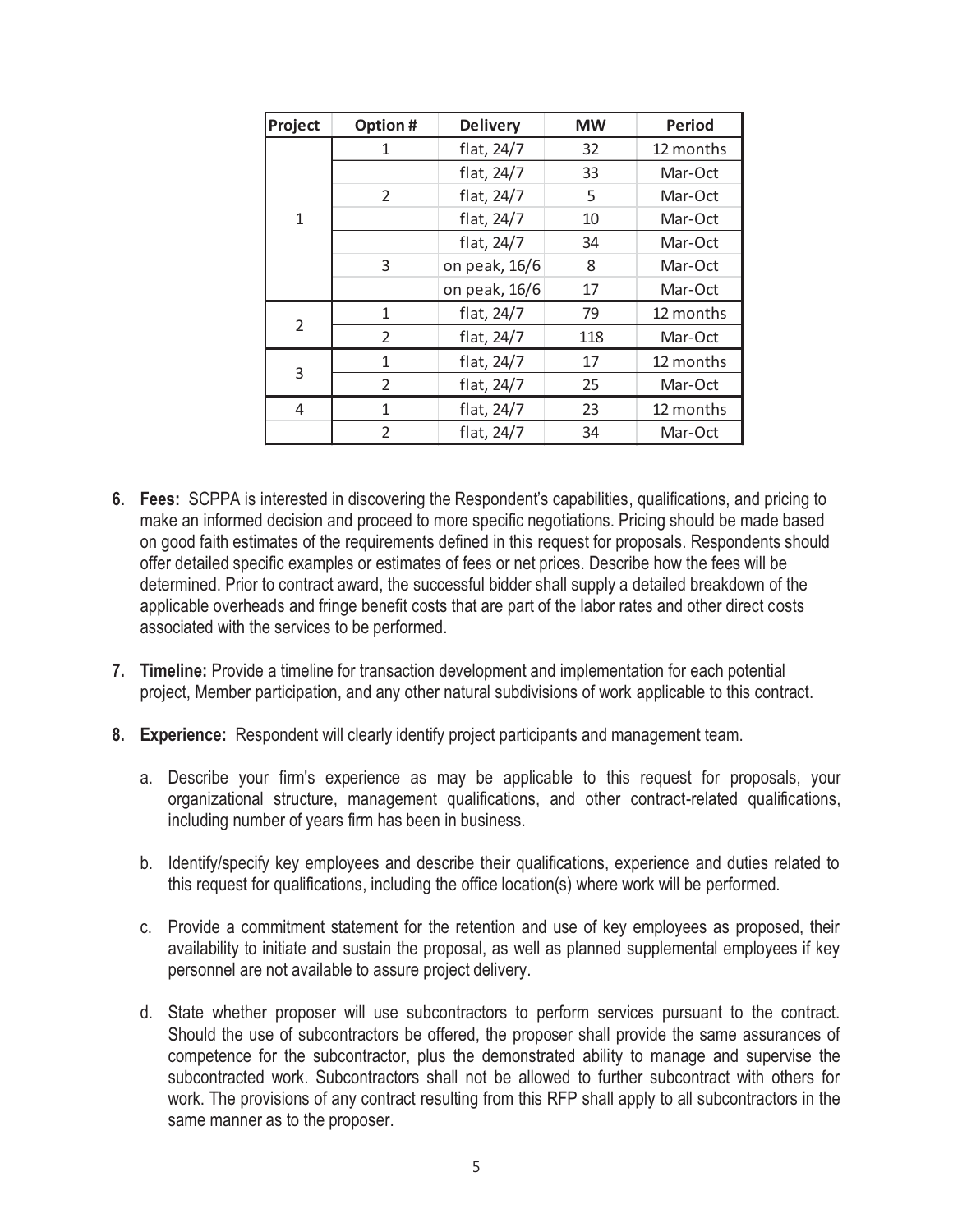- e. Indicate any and all pending litigation that could affect the viability of respondent's proposal, continuance of existing contracts, operation or financial stability.
- f. Describe whether the proposer has, within the last five years, rendered any service to SCPPA or to any of SCPPA's Member Agencies, either as a contractor or subcontractor, either under the current proposer's name or any other name or organization. If so, please provide details (status as prime or subcontractor, brief description of the contract, contract start and end dates, the contract administrator name, and total actual contract expenditures).
- g. If the proposer has not rendered any service within the last five years to SCPPA or to any of SCPPA's Member Agencies, then please provide references over that period with the requested details described above including the counterparty for which services were provided.
- h. Identify existing projects or services which respondent developed and/or operates.
- i. Describe relevant services development and implementation experience, approach, and provide a list of references for similar projects completed.

## **Proposal Submission Delivery Requirements**

There will be no initial proposer's conference associated with this request for proposals. Clarification questions may be addressed to Steve Homer at shomer@scppa.org.

One (1) hard copy of your response, including a transmittal letter of authentic offer with wet-ink authority signature, and any supporting documentation should be delivered prior to 4:00 p.m. PST on October 18, 2013 to:

> Southern California Public Power Authority 1160 Nicole Court Glendora, CA 91740

#### **AND/OR**

One electronic copy of your proposal to the address above, preferably on a CD or USB flash drive, or alternately e-mailed to shomer@scppa.org, and angelica.drugge@ladwp.com.

No contact should be made with the Board of Directors, committee or working group representatives, or SCPPA Participating Member Agencies concerning this request for proposals.

All information received by SCPPA in response to this request for proposals is subject to the California Public Records Act and all submissions may be subject to the California the Ralph M. Brown Act and review in the event of an Audit.

### **Proposal Terms and Conditions**

1. SCPPA reserves the right to cancel this RFP at any time, reject any and all proposals and to waive irregularities.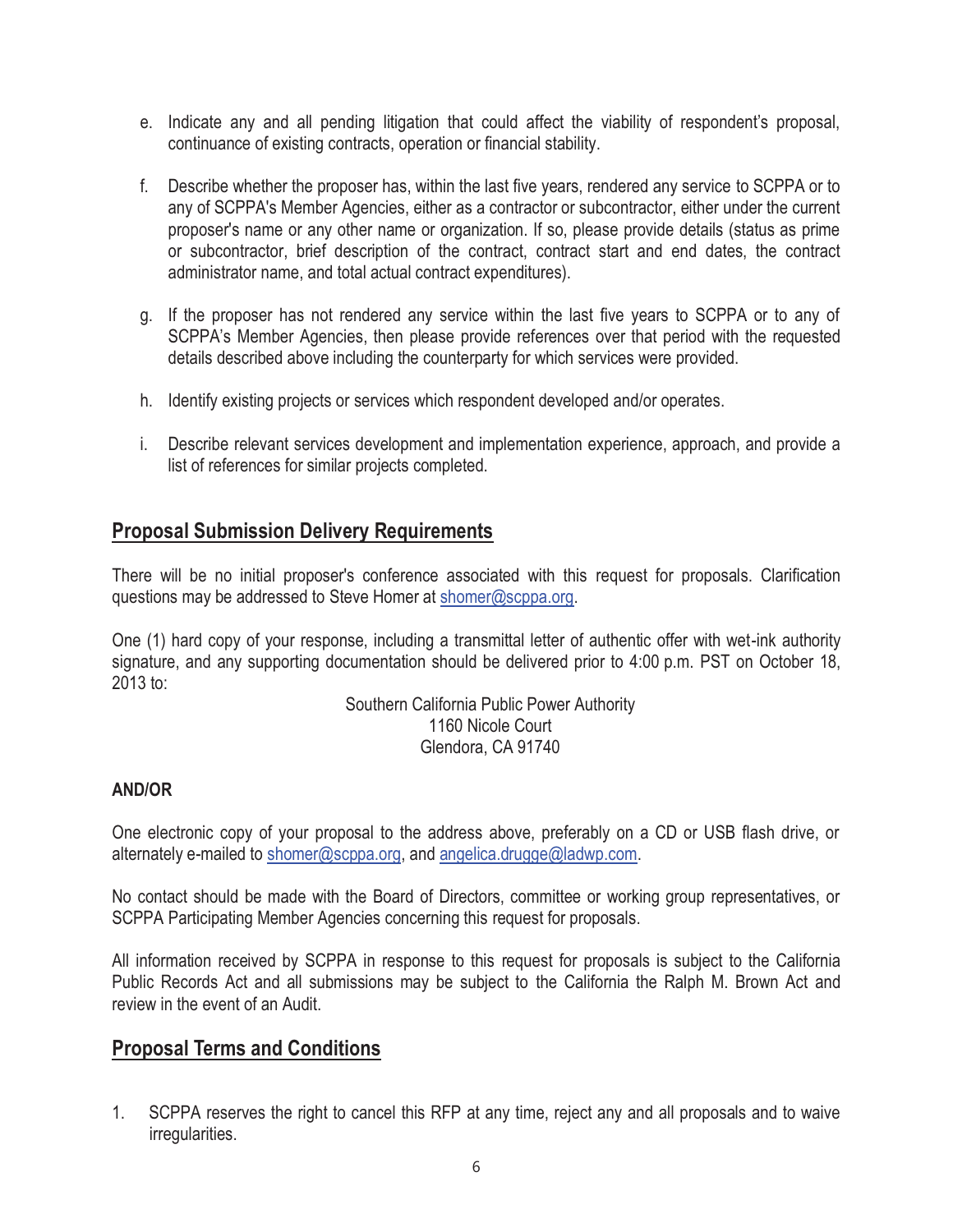- 2. SCPPA shall determine at its sole discretion the value of any and/or all proposals including price and non-price attributes.
- 3. Proposals may be sub-divided or combined with other proposals, at SCPPA's sole discretion.
- 4. SCPPA shall perform an initial screening evaluation to identify and eliminate any proposals that are not responsive to the request for proposals, do not meet the minimum requirements set forth in the request for proposals, are clearly not economically competitive with other proposals, or are submitted by respondents that lack appropriate creditworthiness, sufficient financial resources, or qualifications to provide dependable and reliable services.
- 5. SCPPA reserves the right to submit follow up questions or inquiries to request clarification of information submitted and to request additional information from any one or more of the respondents.
- 6. SCPPA reserves the right, without qualification and in its sole discretion, to accept or reject any or all proposals for any reason without explanation to the respondent, or to make the award to that respondent, who, in the opinion of SCPPA, will provide the most value to SCPPA and its customers.
- 7. SCPPA may decline to enter into any potential engagement agreement or contract with any respondent, terminate negotiations with any respondent, or to abandon the request for proposal process in its entirety.
- 8. SCPPA reserves the right to make an award, irrespective of price or technical ability, if SCPPA determines that to do so would result in the greatest value to SCPPA and its Members.
- 9. Those respondents who submit proposals agree to do so without legal recourse against SCPPA, its Members, their directors, officers, employees and agents for rejection of their proposal(s) or for failure to execute or act on their proposal for any reason.
- 10. SCPPA shall not be liable to any respondent or party in law or equity for any reason whatsoever for any acts or omissions arising out of or in connection with this request for proposals.
- 11. SCPPA shall not be liable for any costs incurred by any respondents in preparing any information for submission in connection with this RFP process or any and all costs resulting from responding to this RFP. Any and all such costs whatsoever shall remain the sole responsibility of the respondent.
- 12. SCPPA may require certain performance assurances from proposers prior to entering into negotiations for a proposed project. Such assurances may potentially include a requirement that proposers provide some form of performance security.
- 13. Either SCPPA collectively or Members individually may respond to, or enter into negotiations for a proposal. SCPPA is not responsible or liable for individual Members interactions with the respondent which are not entirely conducted through SCPPA or at SCPPA's option or election to engage the respondent as defined within the Terms and Conditions herein.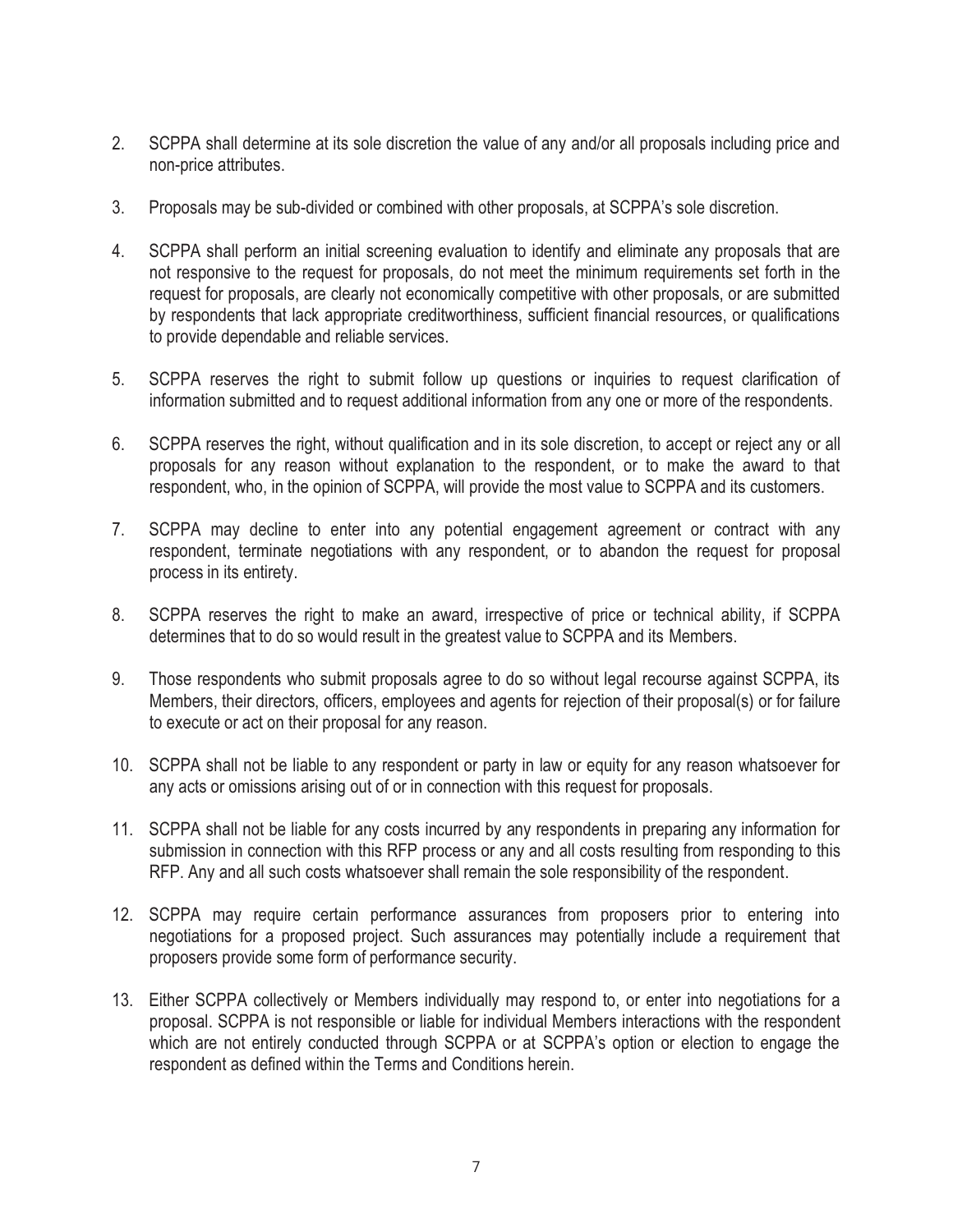- 14. Submission of a Proposal constitutes acknowledgement that the Proposer has read and agrees to be bound by the terms and specifications of this RFP and any addenda subsequently issued prior to the due date for a Proposal.
- 15. Information in this RFP is accurate to the best of SCPPA's knowledge but is not guaranteed to be correct. Proposers are expected to complete all of their due diligence activities prior to entering into any final contract negotiationswith SCPPA.
- 16. SCPPA reserves the right to reject any Proposal for any reason without cause. SCPPA reserves the right to enter into relationships with more than one vendor, can choose not to proceed with any Proposer with respect to one or more categories of services, and can choose to suspend this RFP or to issue a new RFP that would supersede and replace this one.

### **Additional Requirements for Proposal**

- **1. Consideration of Responses:** Submitted proposals should be prepared simply and economically, without the inclusion of unnecessary promotional materials. Proposals should be submitted on recycled paper that has a minimum of thirty percent (30%) post-consumer recycled content and duplex copied (double-sided pages) where possible.
- **2. Insurance, Licensing, or other Certification:** If selected, the proposer will be required to maintain sufficient insurance, licenses, or other required certifications for the type of work being performed. SCPPA or its Member Agencies may require specific insurance coverage to be established and maintained during the course of work and as a condition of award or continuation of contract.
- **3. Non-Discrimination/Equal Employment Practices/Affirmative Action Plan:** If selected, the proposer and each of its known subcontractors may be required to complete and file an acceptable Affirmative Action Plan. The Affirmative Action Plan may be set forth in the form required as a business practice by the Department of Water and Power of the City of Los Angeles which is SCPPA's largest Member.
- **4. Living Wage Ordinance:** If selected, the proposer may be required to comply with the applicable provisions of the City of Los Angles Living Wage Ordinance and the City of Los Angeles Service Contract Workers Retention Ordinance. The Living Wage Ordinance provisions are found in Section 10.36 of the Los Angeles City Administrative Code; and the Service Contract Workers Retention Ordinance are found in Section 10.37 of the Los Angeles Administrative Code (SCWRO/LW0).
- **5. Prevailing Wage Rates:** If selected, and if the project is funded in any part by resources with such an obligation, the respondent may be required to conform to prevailing wage rates applicable to the location(s) where any work is being performed.
- **6. Child Support Policy:** If selected, proposer may be required to comply with the City of Los Angeles Ordinance No. 172401, which requires all contractors and subcontractors performing work to comply with all reporting requirements and wage earning assignments and wage earning assignments relative to court ordered child support.